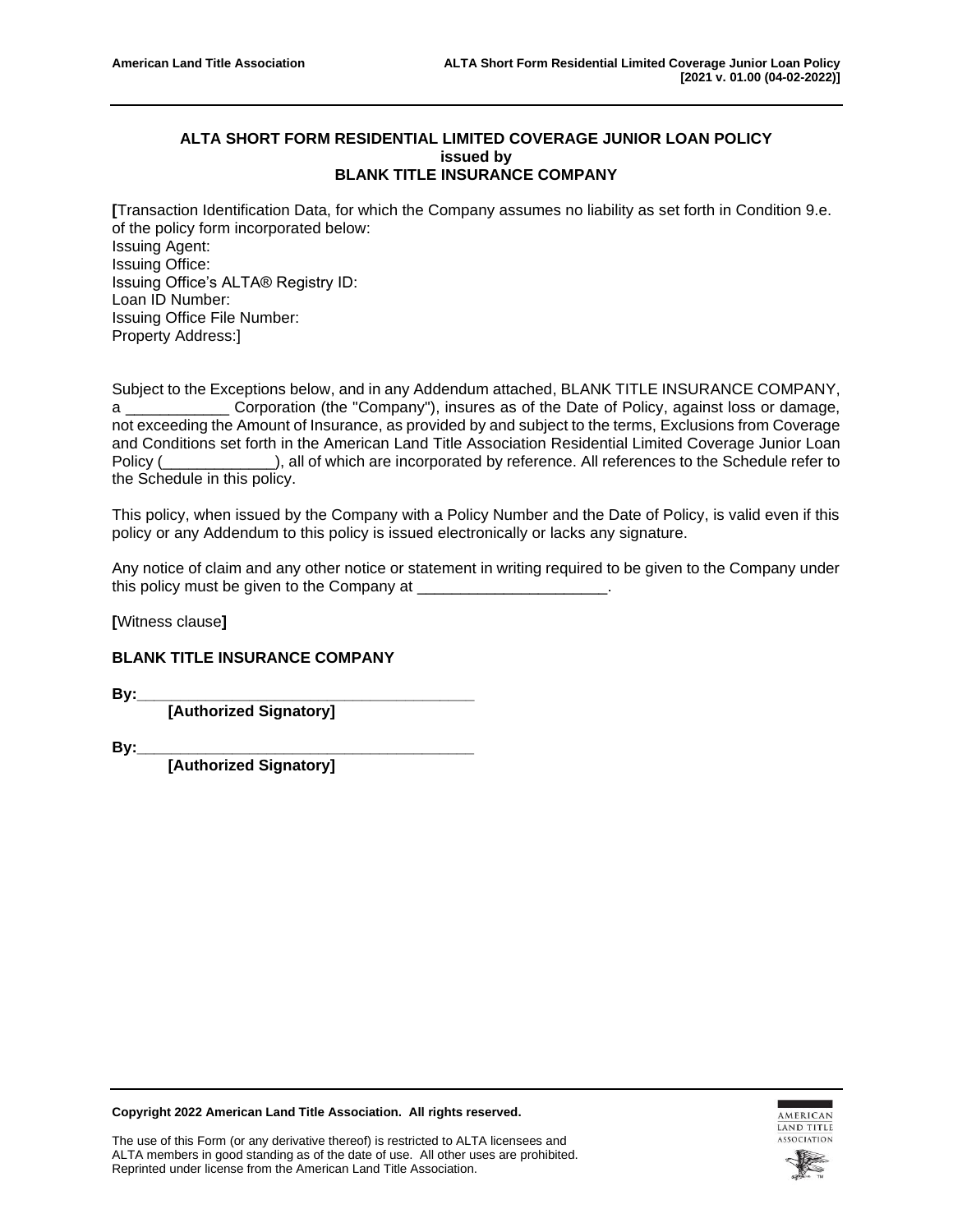#### **SCHEDULE**

Name and Address of Title Insurance Company: Policy No. [Premium: \$ ] Amount of Insurance: \$ Date of Policy: [at a.m./p.m.]

- **1.** The Insured is:
- **2.** Grantee:
- **3.** The Land referred to in this policy is described as follows:

#### **EXCEPTIONS**

**Some historical land records contain discriminatory covenants that are illegal and unenforceable by law. If a document identified as an Exception or otherwise referred to in this policy contains a provision that, under applicable law, illegally discriminates against a class of individuals based upon personal characteristics such as race, color, religion, sex, sexual orientation, gender identity, familial status, disability, national origin, or any other legally protected class, then that illegal provision is repudiated and not published or republished.**

This policy does not insure against loss or damage (and the Company will not pay costs, attorneys' fees or expenses) resulting from the following matters:

**[**1. Insert tax exception(s)**]**

Addendum containing additional exceptions attached.

**[**Insert signature block for issuing office**]**



**Copyright 2022 American Land Title Association. All rights reserved.**

The use of this Form (or any derivative thereof) is restricted to ALTA licensees and ALTA members in good standing as of the date of use. All other uses are prohibited. Reprinted under license from the American Land Title Association.